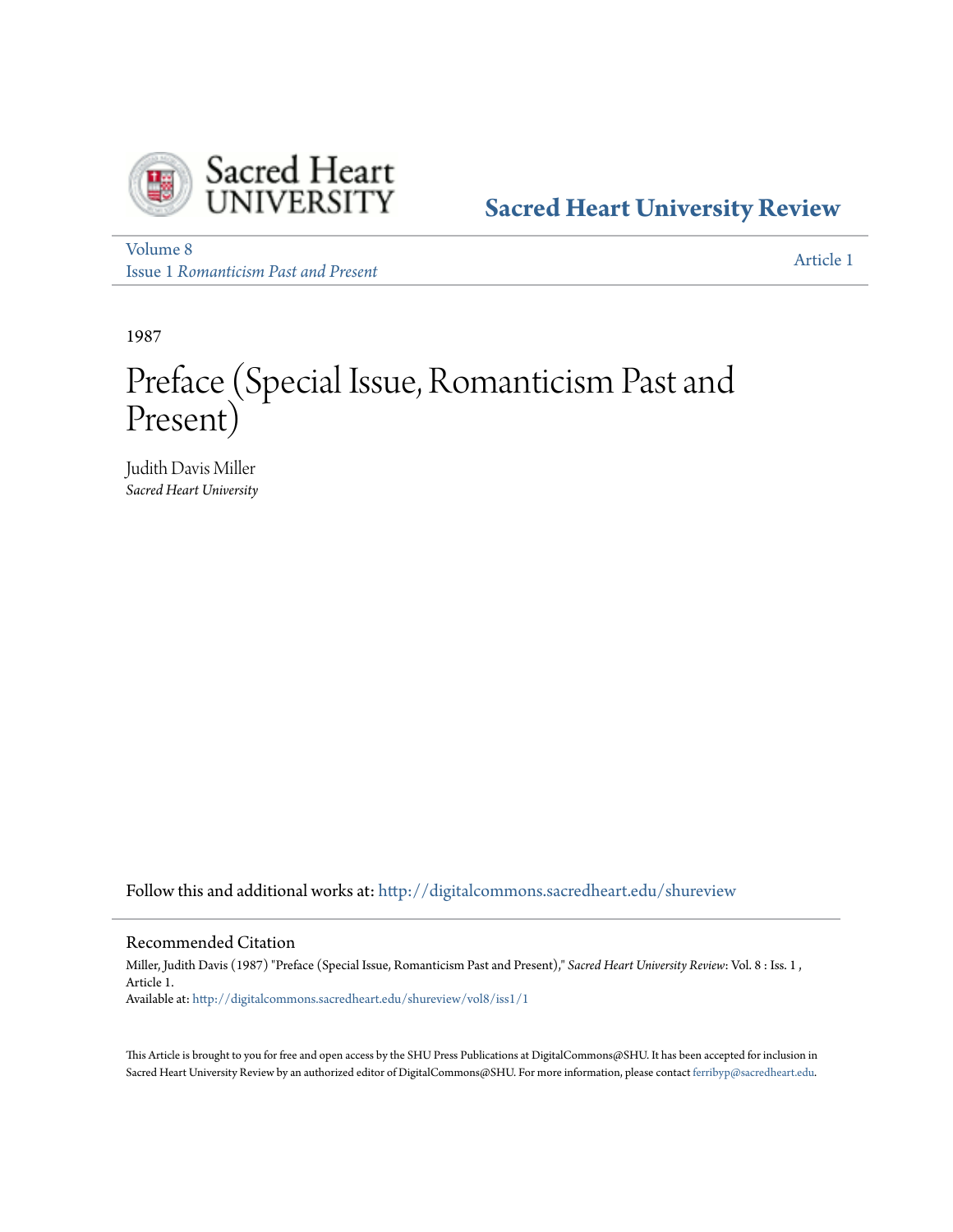## Preface (Special Issue, Romanticism Past and Present)

#### **Cover Page Footnote**

The essays in this special issue are based on a series of lectures given at the Romanticism Past and Present Institute for secondary school faculty, sponsored by Sacred Heart University and the Connecticut Humanities Council. The writers of these essays had the specific task of selecting and presenting their material with secondary school faculty and their students in mind.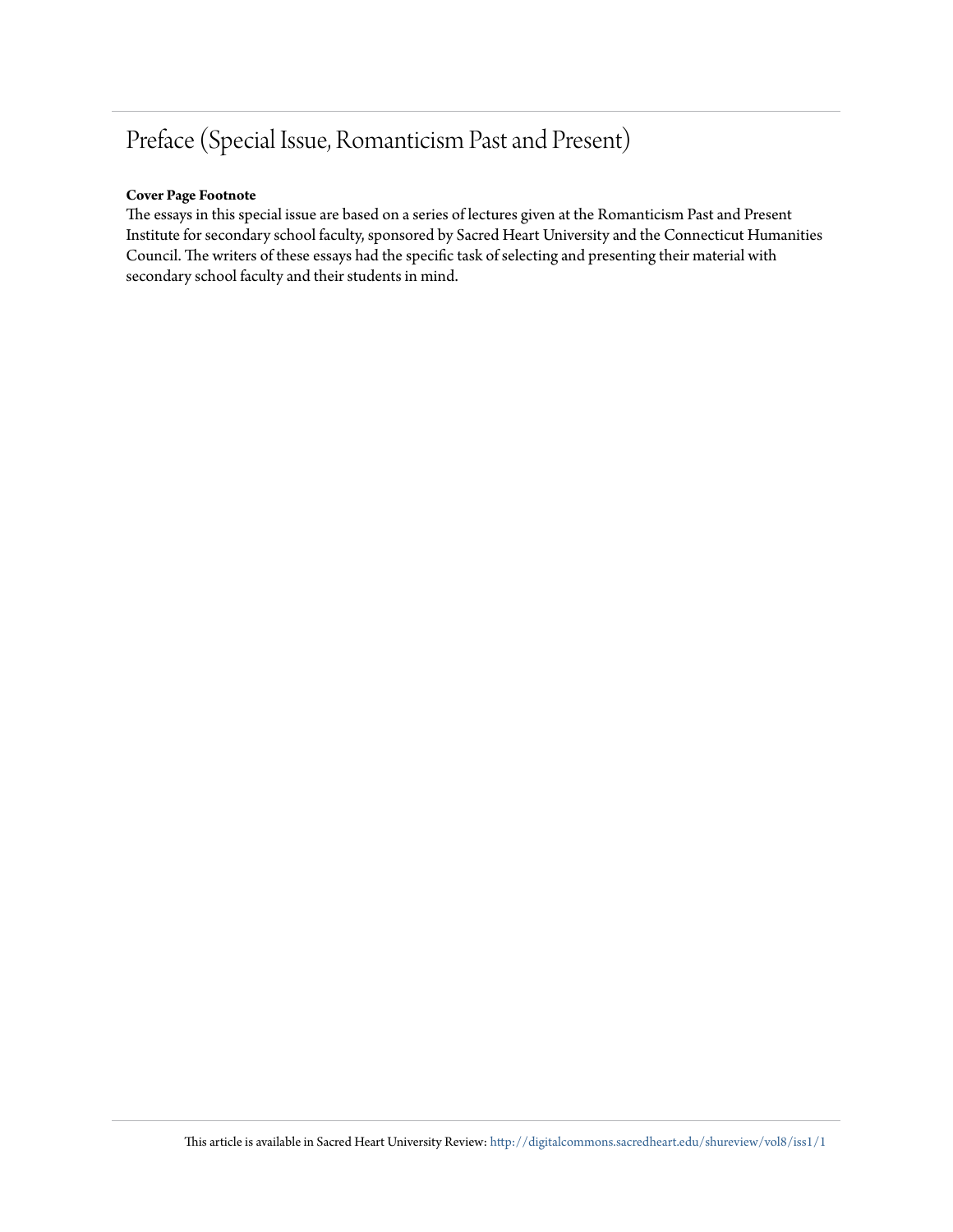### **Preface**

The essays in this special issue of the Sacred Heart University Review are based on a series of lectures given at the Romanticism Past and Present Institute for secondary school faculty, sponsored by Sacred Heart University and the Connecticut Humanities Council. Thus the writers of these essays had the specific task of selecting and presenting their material with secondary school faculty and their students in mind.

While the Romantic period is generally assigned to the years 1760-1840, the peaks in intensity of Romanticism differed from country to country and from discipline to discipline. Despite the vagaries of time and place, a pattern emerges from these essays, revolving around various forms of the theme of freedom: political, social, and personal; intellectual, emotional, and artistic. The Romantic period has its foundations in the political. scientific, and industrial revolutions of the eighteenth century, revolutions which liberated the individual from the forms and traditions of Classicism and gave each person the right and responsibility to define the self and its relation to the outside world. Thus Romanticism is imbued with introspection and with an awareness of the complexities of perception with respect to the world of nature and of man.

This liberation resulted in a Janus-like opposition of moods. Freedom from the confines of tradition brought with it a jubilant sense of the infinite potentialities of man, epitomized in William Wordsworth's famous lines about his experiences in the early days of the French Revolution: "Bliss was it in that dawn to be alive, / But to be young was very heaven!" This expansiveness is also seen in the figure of the Byronic hero, who self-confidently challenges the gods - a heroic ideal historically embodied in the larger-than-life figure of Napoleon — and in the emergence of the sublime in the poetry of Wordsworth and the transcendent landscapes of Turner. Yet the concept of the sublime itself, with its combination of beauty and awe, adumbrates the opposite mood of Romanticism: darkness and dread. The questioning of religious faith and of the certainties of inherited political structures brought with it feelings of loss and insecurity; existential anxieties attended the need for redefinition of the self and its world. This darkness is evidenced in the religious torments of Coleridge's Ancient Mariner and of so many of